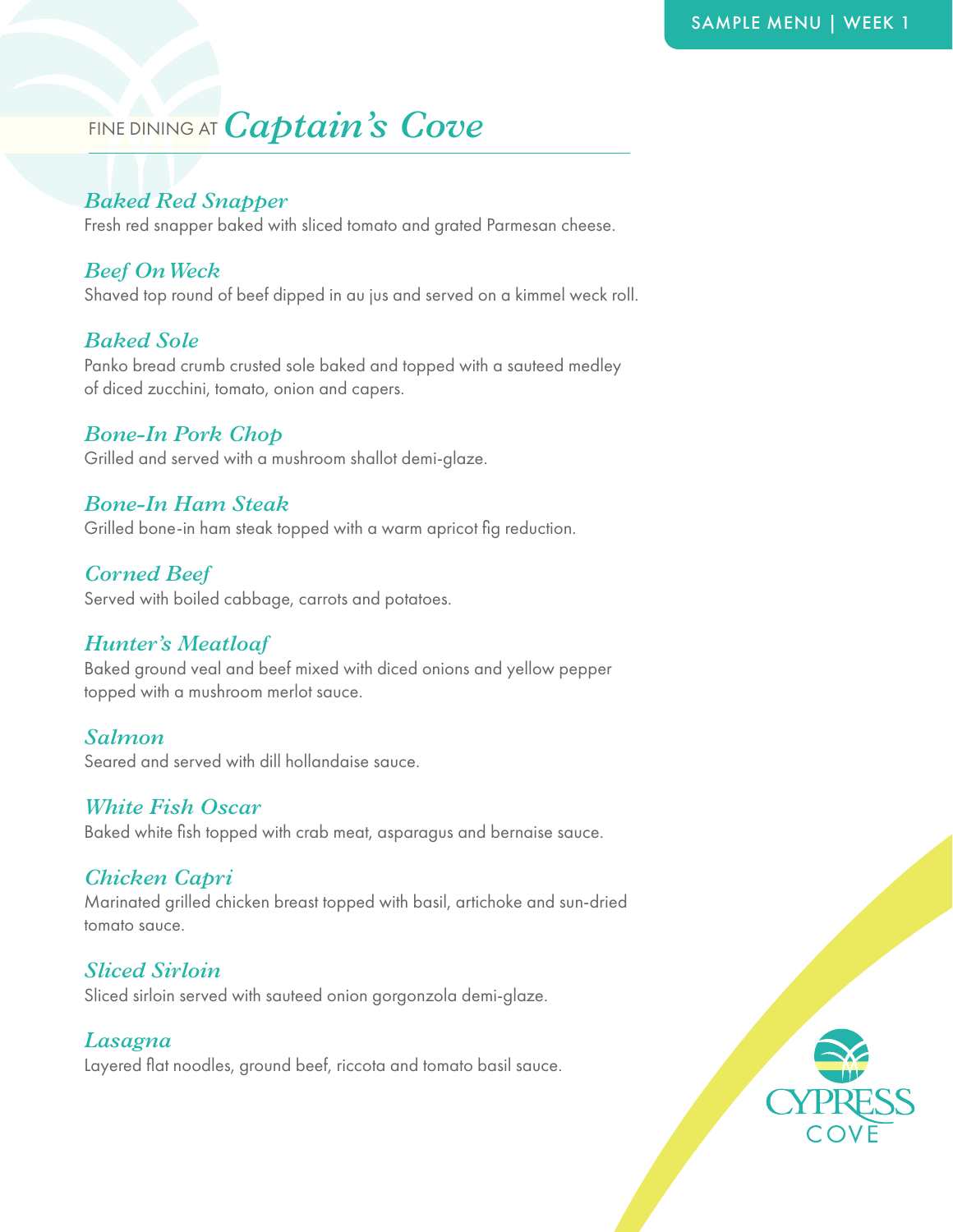# FINE DINING AT *Captain's Cove*

# *Grilled Chicken Primavera*

Penna pasta and sauteed garden vegetables tossed in a herb broth topped with julienne grilled chicken breast.

#### *Pecan Tilapia*

Baked pecan dusted tilapia served with orange butter sauce.

#### *Open Face Turkey Sandwich*

Sliced turkey breast over white bread topped with a pan gravy.

#### *Grilled Chicken Salad*

Grilled chicken mixed with craisins, chopped walnuts, gorgonzola and fresh mint served over mixed greens and seasonal berries.

#### *Chicken Au Poivre*

Baked lightly breaded chicken breast topped with a brandy peppercorn sauce.

#### *Salmon*

Grilled and served with teriyaki glaze.

#### *Pork Chop Marsala*

Slow roasted pork chop topped with a mushroom marsala sauce.

#### *Cottage Pie*

Ground beef, peas, carrots and corn baked with a mashed potato crust.

#### *Asian Chicken Kabobs*

Teriyaki marinated kabobs of chicken, zucchini, squash, onion and pepper over jasmine rice.

#### *Shrimp & Greens*

Marinated grilled chicken breast topped with basil, artichoke and sun-dried tomato sauce.

*BBQ Ribs*  Slow cooked baby back ribs with a zesty bbq sauce.

# *Chicken And Biscuits*

Homemade chicken and vegetable stew over warm biscuits.